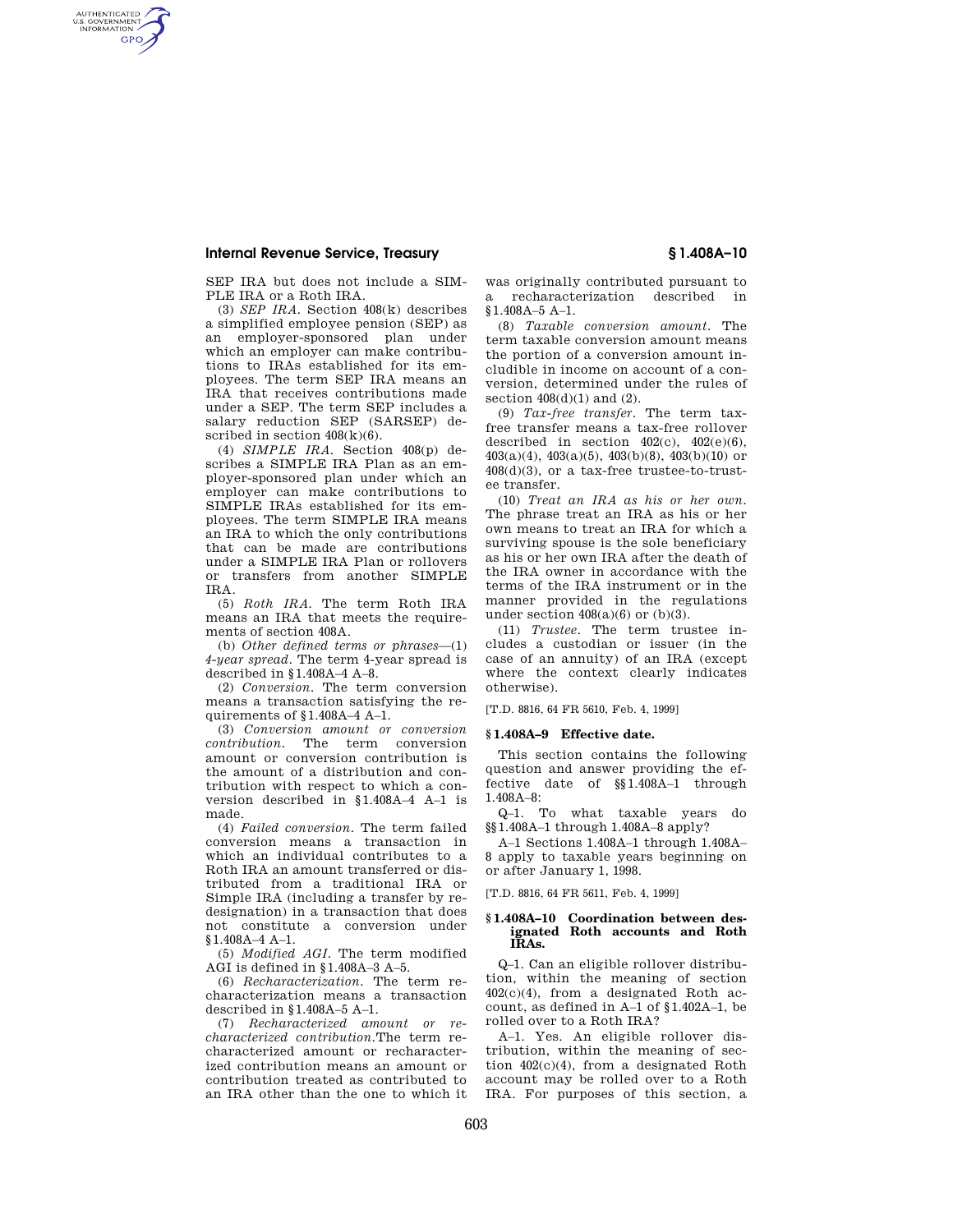designated Roth account means a designated Roth account as defined in A– 1 of §1.402A–1.

Q–2. Can an eligible rollover distribution from a designated Roth account be rolled over to a Roth IRA even if the distributee is not otherwise eligible to make regular or conversion contributions to a Roth IRA?

A–2. Yes. An individual may establish a Roth IRA and roll over an eligible rollover distribution from a designated Roth account to that Roth IRA even if such individual is not eligible to make regular contributions or conversion contributions (as described in section  $408A(c)(2)$  and  $(d)(3)$ , respectively) because of the modified adjusted gross income limits in section 408A(b)(3).

Q–3. For purposes of the ordering rules on distributions from Roth IRAs, what portion of a distribution from a rollover contribution from a designated Roth account is treated as contributions?

A–3. (a) Under section  $408A(d)(4)$ , distributions from Roth IRAs are deemed to consist first of regular contributions, then of conversion contributions, and finally, of earnings. For purposes of section  $408A(d)(4)$ , the amount of a rollover contribution that is treated as a regular contribution is the portion of the distribution that is treated as investment in the contract under A–6 of §1.402A–1, and the remainder of the rollover contribution is treated as earnings. Thus, the entire amount of any qualified distribution from a designated Roth account that is rolled over into a Roth IRA is treated as a regular contribution to the Roth IRA. Accordingly, a subsequent distribution from the Roth IRA in the amount of that rollover contribution is not includible in gross income under the rules of A–8 of §1.408A–6.

(b) If the entire account balance of a designated Roth account is distributed to an employee and only a portion of the distribution is rolled over to a Roth IRA within the 60-day period described in section 402(c)(3), and at the time of the distribution, the investment in the contract exceeds the balance in the designated Roth account, the portion of investment in the contract that exceeds the amount used to determine the taxable amount of the

**§ 1.408A–10 26 CFR Ch. I (4–1–11 Edition)** 

distribution is treated as a regular contribution for purposes of section 408A(d)(4).

Q–4. In the case of a rollover from a designated Roth account to a Roth IRA, when does the 5-taxable-year period (described in section  $408A(d)(2)(B)$ and A–1 of §1.408A–6) for determining qualified distributions from a Roth IRA begin?

A–4. (a) The 5-taxable-year period for determining a qualified distribution from a Roth IRA (described in section 408A(d)(2)(B) and A–1 of §1.408A–6) begins with the earlier of the taxable year described in A–2 of §1.408A–6 or the taxable year in which a rollover contribution from a designated Roth account is made to a Roth IRA. The 5 taxable-year period described in this A– 4 and the 5-taxable-year period of participation described in A–4 of §1.402A–1 are determined independently.

(b) The following examples illustrate the application of this A–4:

*Example 1.* Employee D began making designated Roth contributions under his employer's 401(k) plan in 2006. Employee D, who is over age 591⁄2, takes a distribution from D's designated Roth account in 2008, prior to the end of the 5-taxable-year period of participation used to determine qualified distributions from a designated Roth account. The distribution is an eligible rollover distribution and D rolls it over in accordance with sections  $402(c)$  and  $402A(c)(3)$  to D's Roth IRA, which was established in 2003. Any subsequent distribution from the Roth IRA of the amount rolled in, plus earnings thereon, would not be includible in gross income (because it would be a qualified distribution within the meaning of section  $408A(d)(2)$ ).

*Example 2.* The facts are the same as in *Example 1*, except that the Roth IRA is D's first Roth IRA and is established with the rollover in 2008, which is the only contribution made to the Roth IRA. If a distribution is made from the Roth IRA prior to the end of the 5-taxable-year period used to determine qualified distributions from a Roth IRA (which begins in 2008, the year of the rollover which established the Roth IRA) the distribution would not be a qualified distribution within the meaning of section  $408A(d)(2)$ , and any amount of the distribution that exceeded the portion of the rollover contribution that consisted of investment in the contract is includible in D's gross income.

*Example 3.* The facts are the same as in *Example 2*, except that the distribution from the designated Roth account and the rollover to the Roth IRA occur in 2011 (after the end